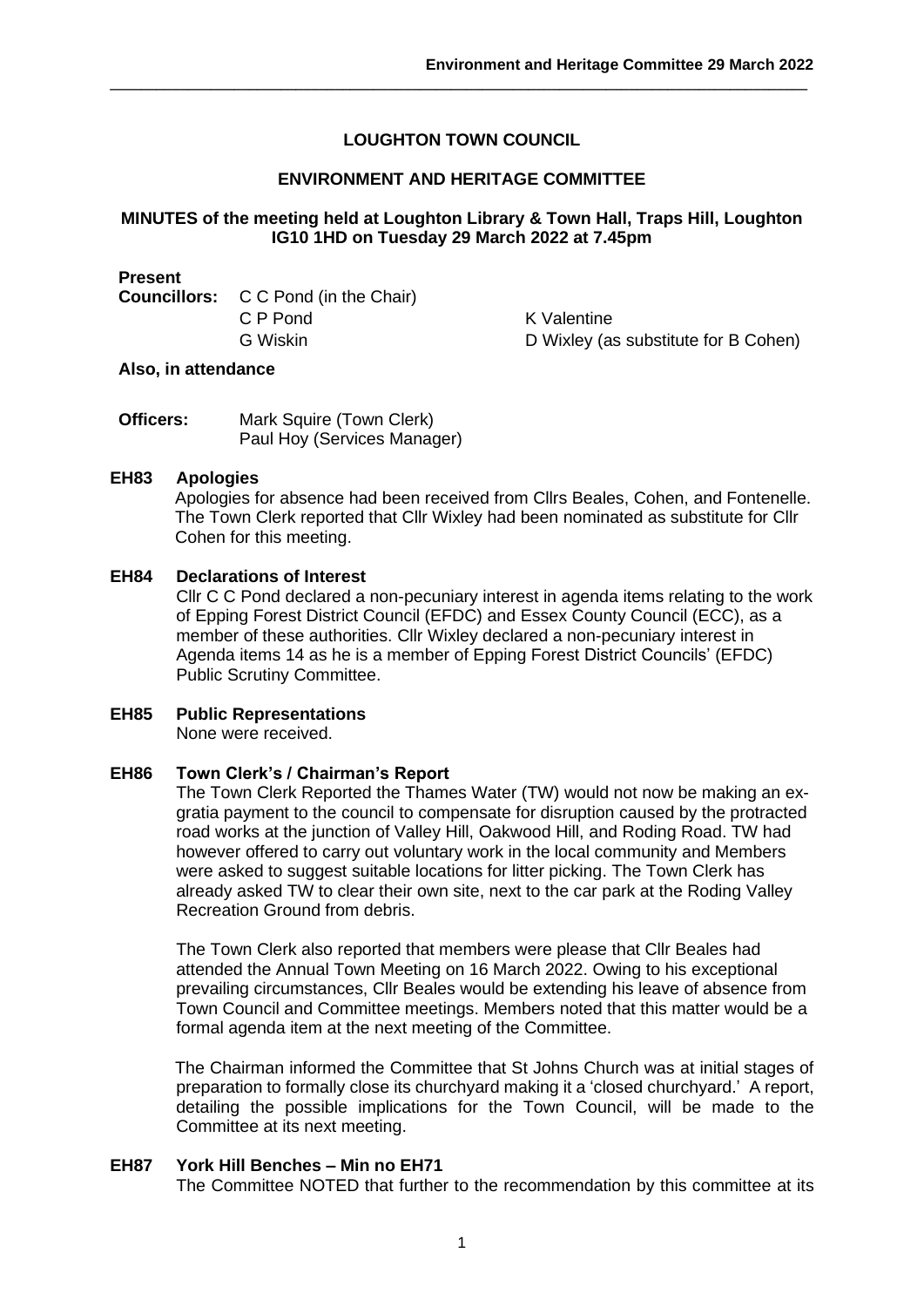last meeting on 25 January 2022 to reinstate the two benches, the City of London Corporation (COLC), (who own the green) have blocked the return of the benches whilst they continue to deal with the wider issues of anti- social behaviour in the vicinity, as part of its ongoing work as members of the Community Safety Panel (CSP). The Committee AGREED that it would be prudent for the Town clerk to join the CSP in respect of this issue and any other future problems that may occur in Loughton.

**\_\_\_\_\_\_\_\_\_\_\_\_\_\_\_\_\_\_\_\_\_\_\_\_\_\_\_\_\_\_\_\_\_\_\_\_\_\_\_\_\_\_\_\_\_\_\_\_\_\_\_\_\_\_\_\_\_\_\_\_\_\_\_\_\_\_\_\_\_\_\_\_\_\_\_\_\_\_\_\_\_\_\_\_\_\_\_\_\_\_**

## **EH88 Blue Plaques**

The Chairman recommended that new public nominations for blue plaques are requested in the next edition of the Town Council's quarterly newsletter 'Think Loughton.'

## **EH89 Allotments**

## **89.1 Willingale Allotments Report**

The Committee NOTED that the current income is £3,475.00 and that all plots are currently let with a waiting list of 30 residents.

At a recent training course attended by the Allotment Officer, it was reported that it is not necessary to send out hard copies of the four-page tenancy agreement or management policy if there were no changes, and that a covering tenancy letter to be signed would be sufficient. The Committee AGREED that Officers should adopt this course of action.

The Committee NOTED that the mains water will be turned back on site on 1 April 2022 unless there is a continued overnight frost.

### **EH90 Signage**

## **90.1 Signage to the Forest from Loughton Station / Town Centre – Min no EH 76.1**

The Committee NOTED that an order has been placed for a multitude of signage from Loughton Station to the forest and vice versa. Relevant invoices will be sent to Essex County Council by 31 March 2022 to ensure that the council fulfils the terms of the Locality Grant it has secured for the signage and installation works.

#### **90.2 Broadway Noticeboard - Min no EH 76.2**

The Services Manager Reported that this matter was still in the hands of the legal departments of EFDC and Superdrug. However, the Town Council had recently been asked for updated information pertaining to the contractor who will be installing the noticeboard, and it is hoped that this is an indicator that progress is being made.

## **EH91 Requests from Epping Forest District Council's (EFDC's) Town Centre Manager - The Broadway Loughton (Debden)**

The Committee considered the report and AGREED that Officers should progress this matter, in choosing the appropriate contractors and plan of action for the annual works involved. It was also AGREED that this matter would be reviewed after the first full year.

#### **EH92 Salt Bin- Request – Min no EH 78**

The Town Clerk reported that indications were that a salt bin for the forest end of Smarts Lane, Loughton would be forthcoming.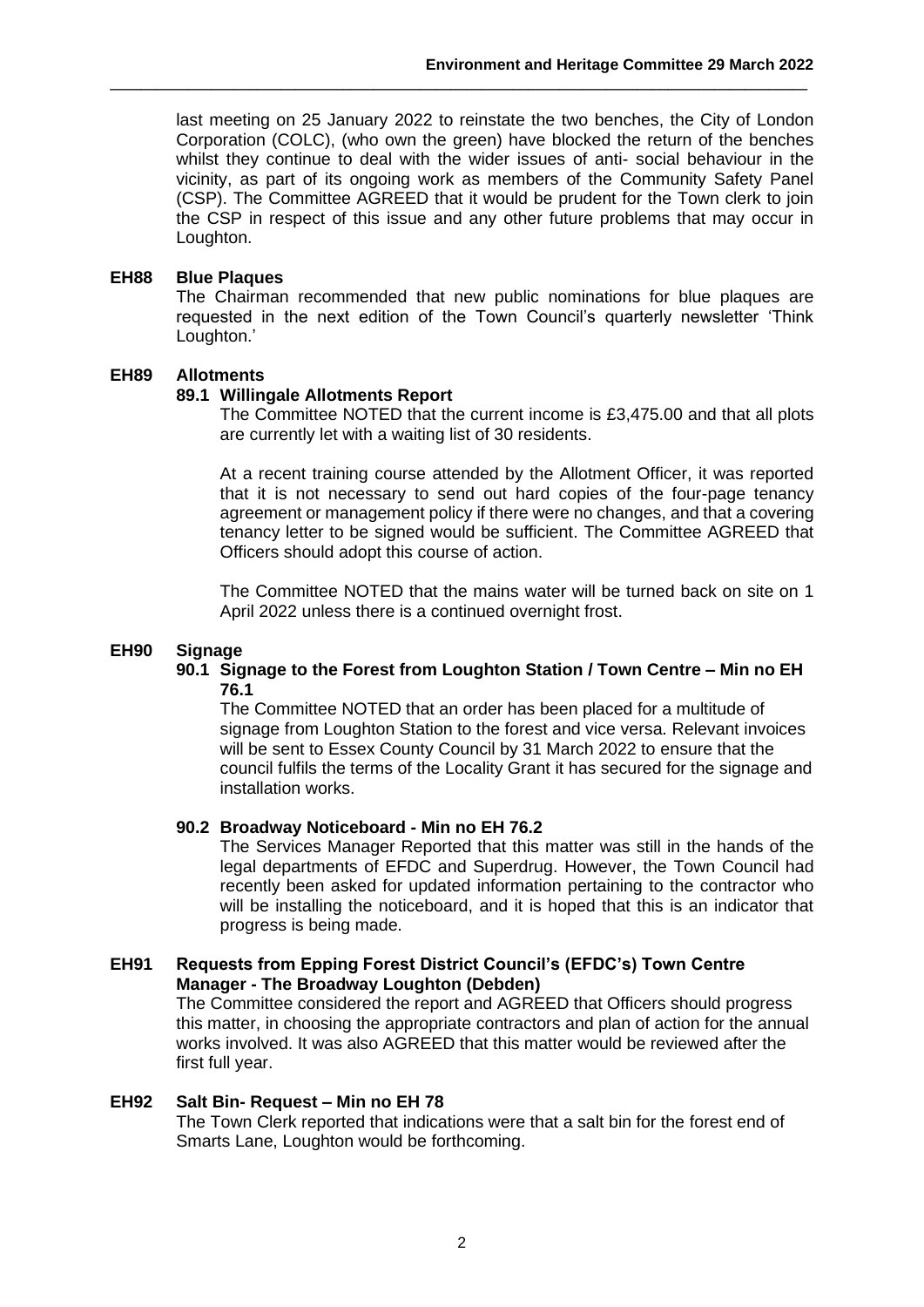# **EH93 Community Events**

## **93.1 Loughton Day 17.9.22 – Min no 79.3**

The Committee NOTED that the organisation of the event is progressing well and gaining momentum, with a good response from Loughton community groups.

**\_\_\_\_\_\_\_\_\_\_\_\_\_\_\_\_\_\_\_\_\_\_\_\_\_\_\_\_\_\_\_\_\_\_\_\_\_\_\_\_\_\_\_\_\_\_\_\_\_\_\_\_\_\_\_\_\_\_\_\_\_\_\_\_\_\_\_\_\_\_\_\_\_\_\_\_\_\_\_\_\_\_\_\_\_\_\_\_\_\_**

The Committee AGREED that members would run a Town Council stall, including a 'strawberries and cream' table at the event. The Town Council would also make a display, highlighting its responsibilities and achievements. It was also NOTED that as the Heritage Open Days are taking place on the same weekend, and it was highly unlikely that it would be possible to take part this year due to staffing constraints.

## **93.2 Loughton Wombles – Min no 79.4**

The Committee NOTED that a fourth Wombles community litter pick took place on Saturday 26 March 2022over three separate areas in Loughton. The Loughton Wombles will be invited to both the Jessel Green Fun Day and Loughton Day. Thanks were recorded to the Town Clerk for his promotion of this initiative.

# **EH94 Ride London**

Following the Community Managers' attendance at a 'Zoom' conference meeting organised by the Essex Association of Local Councils (EALC) on 23 March 2022, the Town Clerk reported that three-day event would specifically impact Loughton on Sunday 29 May 2022, when the town will effectively be closed until early afternoon. The Committee also NOTED that the Town Clerk would investigate whether the Town Council was eligible to apply for grant funding, which is being made available by Essex County Council to financially support town and parish councils. Supporting the Community events and provision of cycle stands were suggested.

# **EH95 Loughton Market Policy**

The Committee NOTED the report and considered the attached draft Markets Policy. It was confirmed that any future markets in Loughton would not be in direct competition with nearby Charter markets in Epping, Waltham Abbey and Enfield, and on that basis, it was AGREED to adopt the Markets Policy, and to notify EFDC.

#### **EH96 Cemetery fees for 2022/23**

The Committee NOTED the report and AGREED to increase fees by 5% and to round down to the nearest pound.

#### **EH97 Christmas Lights 2022-24**

The Town Clerk Reported that the Christmas Lights tender is now in the public domain with a closing date of 29 April 2022, and that eight companies had already expressed interest. It was AGREED that the Town Clerk would liaise with the Chairman and Vice Chairman to select the final contractor and design, in order to hasten procedures, in the absence of an immediate Environment and Heritage Committee meeting.

It was AGREED that the Town Clerk would write to Officers at Essex County Council to ensure that any replacement lamp columns in the High Road have the correct infrastructure to support Christmas lighting.

#### **EH98 Waste Recycling issues**

This item has been referred to the next meeting of the Committee.